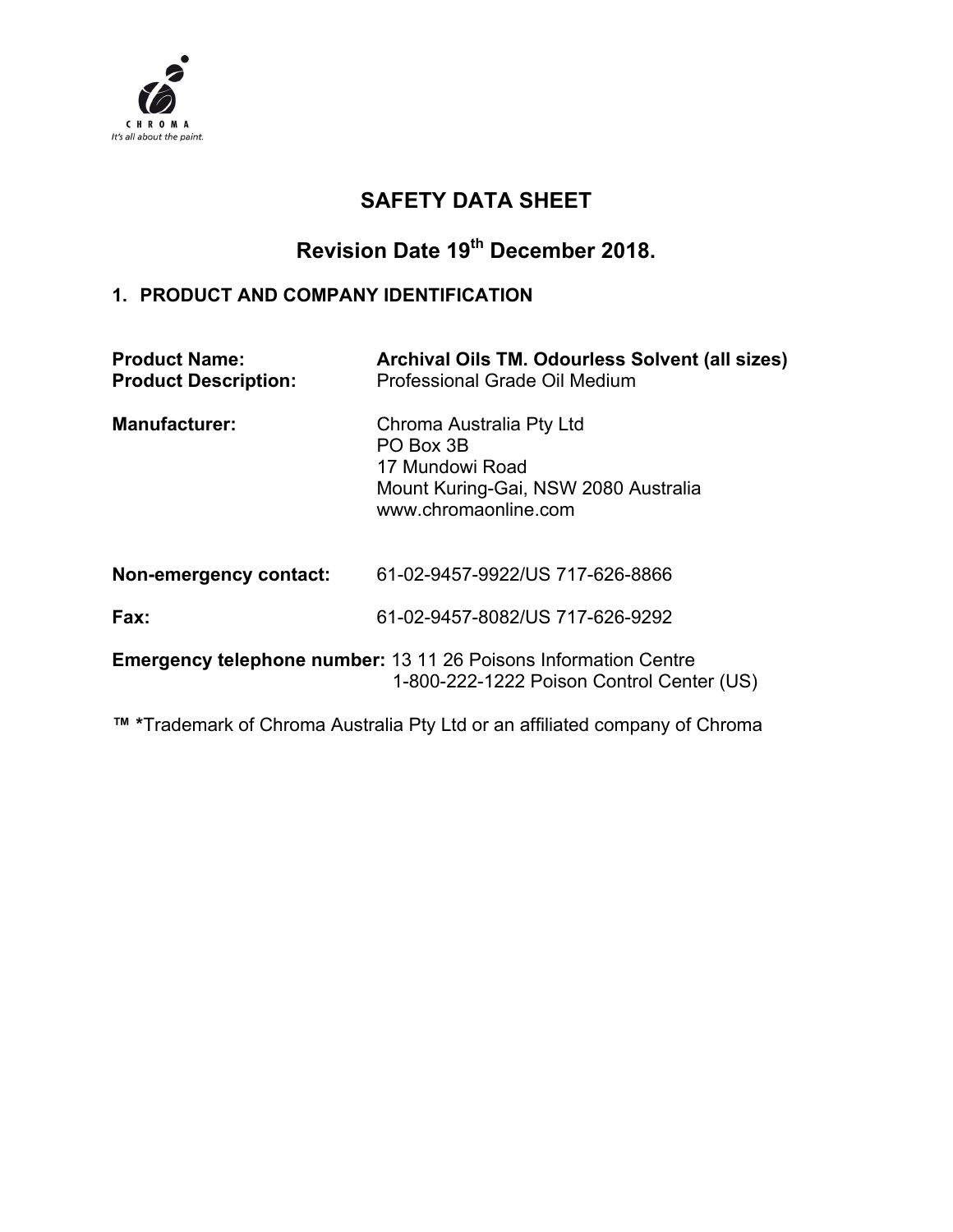

# **2. HAZARDS IDENTIFICATION**

| <b>Poisons Schedule (Aust)</b>    |          | 5                                                  |                                                                                                        |
|-----------------------------------|----------|----------------------------------------------------|--------------------------------------------------------------------------------------------------------|
| <b>Globally Harmonised System</b> |          |                                                    |                                                                                                        |
| <b>Hazard Classification</b>      |          | Labelling of Chemical (GHS)                        | Hazardous according to the criteria of Globally<br>Harmonised System of Classification and             |
| <b>Hazard Categories</b>          |          | Aspiration Hazard - Category 1                     |                                                                                                        |
| <b>Pictograms</b>                 |          |                                                    |                                                                                                        |
| <b>Signal Word</b>                |          | Danger                                             |                                                                                                        |
| <b>Hazard Statements</b>          |          | H304                                               | May be fatal if swallowed and enters airways                                                           |
| <b>Precautionary Statement</b>    | Response | $P301 + P310$<br>poison centre or doctor/physician | IF SWALLOWED: Immediately call a                                                                       |
|                                   |          | P331                                               | Do NOT induce vomiting.                                                                                |
|                                   | Storage  | P405                                               | Store locked up.                                                                                       |
|                                   | Disposal | P501                                               | Dispose of contents/container in accordance with<br>local/regional/national/international regulations. |

#### **National Transport Commission**

Australian Code for the Transport of Dangerous Goods by Road and Rail (ADG Code)

**Dangerous Goods Classification** NOT Dangerous Goods according to the criteria of the Australian Code for the Transport of Dangerous Goods by Road and Rail (ADG Code)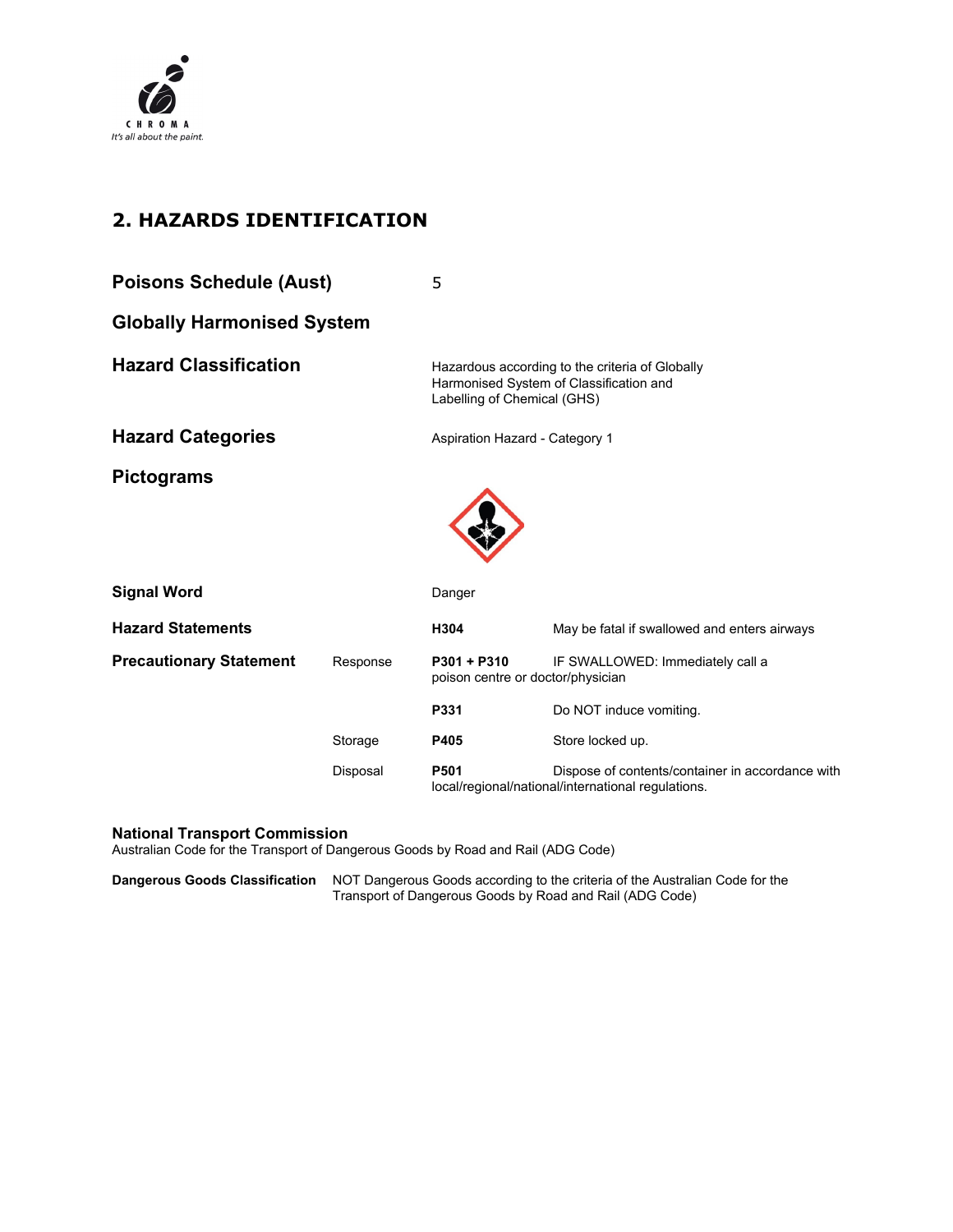

#### **3. COMPOSITION/INFORMATION ON INGREDIENTS**

**Ingredients** 

| <b>Chemical Entity</b>                       | Formula           | <b>CAS Number</b> | Proportion |
|----------------------------------------------|-------------------|-------------------|------------|
| Distillates (Petroleum), Hydro treated Light | No Data Available | 64742-47-8        | 100.0%     |

#### **4. FIRST AID MEASURES**

Description of necessary measures according to routes of exposure

| Swallowed                 | If swallowed, DO NOT induce vomiting. Keep at rest. Seek immediate medical attention.                                                                                                                                                                                                                                             |
|---------------------------|-----------------------------------------------------------------------------------------------------------------------------------------------------------------------------------------------------------------------------------------------------------------------------------------------------------------------------------|
| Eye                       | Flush eyes with large amounts of water until irritation subsides. Seek immediate medical<br>attention                                                                                                                                                                                                                             |
| <b>Skin</b>               | Flush area with large amounts of water and wash are with soap if available. Remove<br>contaminated clothing, including shoes, and launder before reuse. Seek immediate medical<br>attention.                                                                                                                                      |
| <b>Inhaled</b>            | Using proper respiratory protection, immediately remove the affected victim from exposure.<br>Administer artificial respiration if breathing is stopped. Keep at rest. Seek immediate medical<br>attention.                                                                                                                       |
| <b>Advice to Doctor</b>   | Treating according to symptoms. Avoid gastric lavage: risk of aspiration of product to the<br>lungs with the potential to cause chemical pneumonitis.                                                                                                                                                                             |
| <b>Medical Conditions</b> | No Information available on medical conditions aggravated by exposure to this product.<br>Carcinogenicity: SWA: No significant ingredient is classified as carcinogenic by SWA.<br>NTP: No significant ingredient is classified as carcinogenic by NTP.<br>IARC: No significant ingredient is classified as carcinogenic by IARC. |

#### **5. FIRE FIGHTING MEASURES**

| <b>General Measures</b>              | Cool containers with water until well after fire is out.<br>Keep unauthorized personnel out.<br>Do not access if the tank on fire.<br>Keep containers cool with water spray.<br>Vapor or gas is burned at distant ignition sources can be spread quickly                                                                                              |
|--------------------------------------|-------------------------------------------------------------------------------------------------------------------------------------------------------------------------------------------------------------------------------------------------------------------------------------------------------------------------------------------------------|
| <b>Flammability Conditions</b>       | Product is a Combustible Liquid                                                                                                                                                                                                                                                                                                                       |
| <b>Extinguishing Media</b>           | Suitable extinguishing media are carbon dioxide, dry chemical, regular foam. Alcohol<br>resistant foam is the preferred firefighting medium but, if it is not available normal<br>foam can be used. Try to contain spills, minimise spillage entering drains or water<br>courses. Cool closed, undamaged containers exposed to fire with water spray. |
|                                      | Avoid use of water jet for extinguishing.                                                                                                                                                                                                                                                                                                             |
| <b>Fire &amp; Explosion Hazard</b>   | Due to extreme low flash point, irrigating fire extinguishing may be less effective<br>when put out a fire.                                                                                                                                                                                                                                           |
| <b>Hazard Products of Combustion</b> | Carbon Dioxide and carbon monoxide.                                                                                                                                                                                                                                                                                                                   |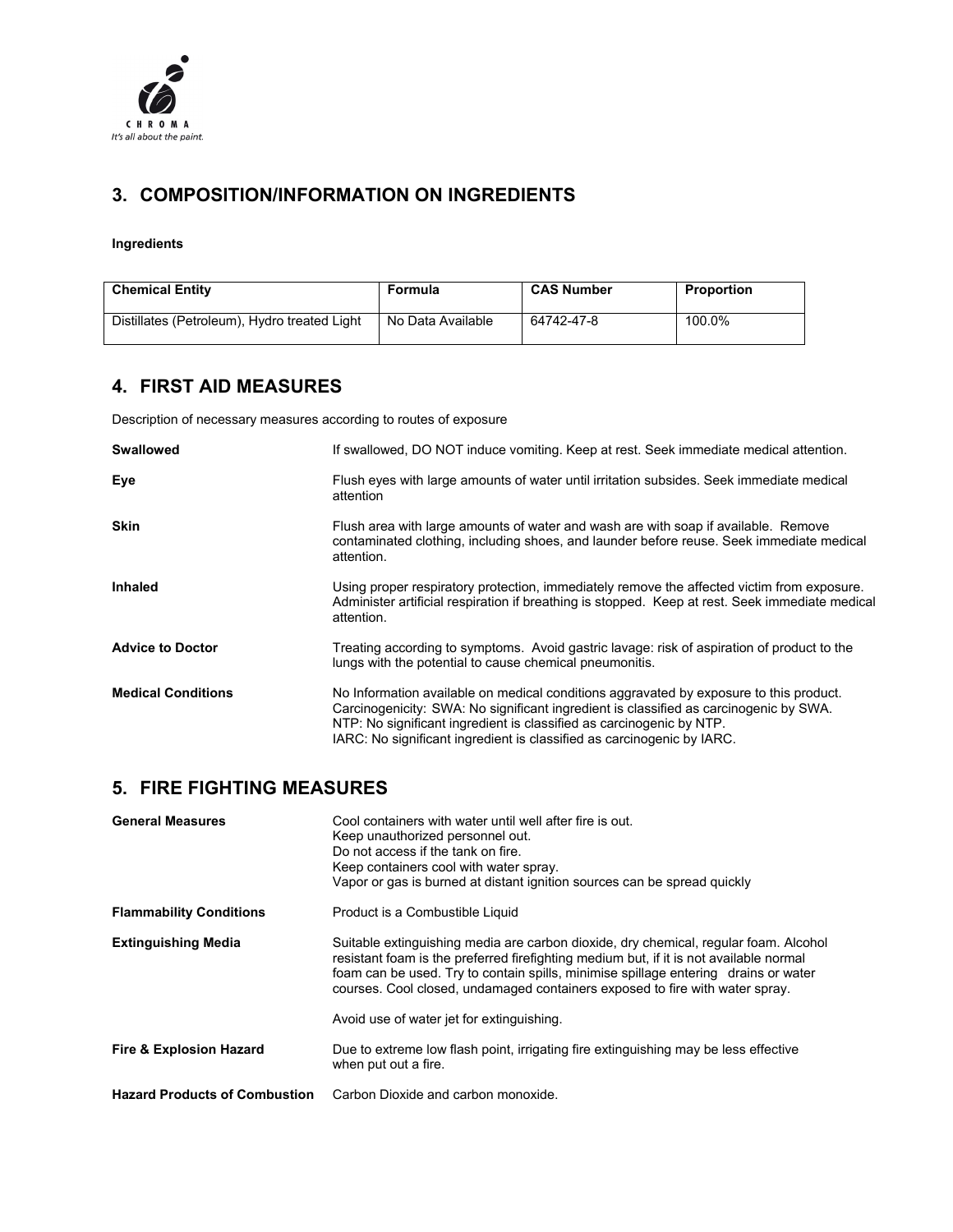

| <b>Special Fire Instructions</b>     | Clear fire area of all non-emergency personnel. Stay upwind. Keep out of low<br>areas. Eliminate ignition sources. Move fire exposed containers from fire area if it<br>can be done without risk. Do NOT allow firefighting water to reach waterways.<br>drains or sewers. Store firefighting water for treatment.  |
|--------------------------------------|---------------------------------------------------------------------------------------------------------------------------------------------------------------------------------------------------------------------------------------------------------------------------------------------------------------------|
| <b>Personal Protective Equipment</b> | Fire fighters should wear a positive-pressure self-contained breathing apparatus<br>(SCBA) and protective firefighting clothing (includes firefighting helmet, coat,<br>trousers, boots and gloves) or chemical splash suit. Clear fire area of all<br>Non-emergency personnel. Stay upwind. Keep out of low areas. |
| <b>Flash Point</b>                   | >94 °C                                                                                                                                                                                                                                                                                                              |
| <b>Lower Explosion Limit</b>         | 0.6%                                                                                                                                                                                                                                                                                                                |
| <b>Upper Explosion Limit</b>         | 4.9%                                                                                                                                                                                                                                                                                                                |
| <b>Auto Ignition Temperature</b>     | $>200$ °C                                                                                                                                                                                                                                                                                                           |
| <b>Hazchem Code</b>                  | No Data Available                                                                                                                                                                                                                                                                                                   |

#### **6. ACCIDENTAL RELEASE MEASURES**

| <b>General Response Procedure</b> | Personnel involved in the clean-up should wear full protective clothing as listed in<br>section 8. Eliminate all sources of ignition. Evacuate all unnecessary personnel.<br>Increase ventilation. Stop leak if safe to do so.                                                                                                                                                                                                                                                                                                                                                                                                                                                                                                                                                                                                                                                                                                                                                                                                                                                                                                                                                                                                                                                                                                                                                                                                                          |
|-----------------------------------|---------------------------------------------------------------------------------------------------------------------------------------------------------------------------------------------------------------------------------------------------------------------------------------------------------------------------------------------------------------------------------------------------------------------------------------------------------------------------------------------------------------------------------------------------------------------------------------------------------------------------------------------------------------------------------------------------------------------------------------------------------------------------------------------------------------------------------------------------------------------------------------------------------------------------------------------------------------------------------------------------------------------------------------------------------------------------------------------------------------------------------------------------------------------------------------------------------------------------------------------------------------------------------------------------------------------------------------------------------------------------------------------------------------------------------------------------------|
|                                   | Avoid walking through spilled product as it may be slippery. Do not allow product<br>to reach drains, sewers or waterways. If product does enter a waterway, advise<br>the Environmental Protection Authority or your local Waste Authority.                                                                                                                                                                                                                                                                                                                                                                                                                                                                                                                                                                                                                                                                                                                                                                                                                                                                                                                                                                                                                                                                                                                                                                                                            |
|                                   | Use clean, non-sparking tools and equipment                                                                                                                                                                                                                                                                                                                                                                                                                                                                                                                                                                                                                                                                                                                                                                                                                                                                                                                                                                                                                                                                                                                                                                                                                                                                                                                                                                                                             |
| <b>Clean Up Procedures</b>        | Major Land Spill:<br>Eliminate sources of ignition.<br>Warn occupants of downwind areas of possible fire and explosion hazard.<br>Prevent liquid from entering sewers, watercourses, or low-lying areas.<br>Keep the public away from the area.<br>Shut off the source of the spill if possible and safe to do so.<br>Advise authorities if substance has entered a watercourse or sewer or has<br>contaminated soil or vegetation.<br>Take measures to minimise the effect on the ground water.<br>Contain the spilled liquid with sand or earth.<br>Recover by pumping $-$ use explosion proof pump or hand pump $-$ or with a suitable<br>absorbent material.<br>Consult an expert on disposal of recovered material and ensure conformity to local<br>disposal regulations.<br>See "First Aid Measures" and "Stability and Reactivity"<br>Major Water Spill:<br>Eliminate any sources of ignition.<br>Warn occupants and shipping in downwind areas of possible fire and explosion hazard.<br>Notify the port or relevant authority and keep the public away from the area.<br>Shut off the source of the spill if possible and safe to do so.<br>Confine the spill if possible.<br>Remove the product from the surface by skimming or with suitable absorbent material.<br>Consult an expert on disposal of recovered material and ensure conformity to local<br>disposal requlations.<br>See "First Aid Measures" and "Stability and Reactivity". |
| <b>Containment</b>                | Stop leak if safe to do so.                                                                                                                                                                                                                                                                                                                                                                                                                                                                                                                                                                                                                                                                                                                                                                                                                                                                                                                                                                                                                                                                                                                                                                                                                                                                                                                                                                                                                             |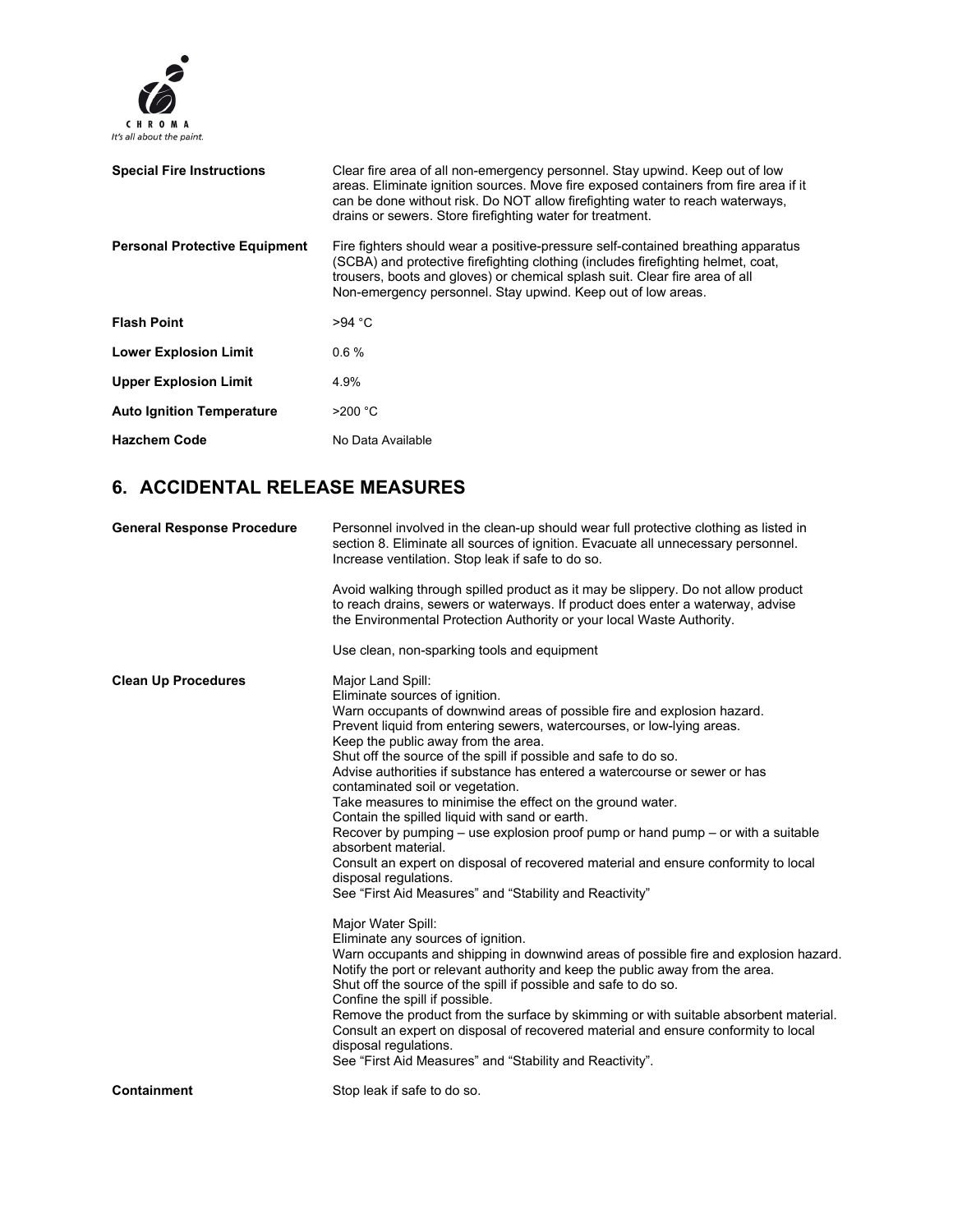

| <b>Enviro Precautionary Measures</b> | Prevent runoff and contact with waterways, drains or sewers. If large amounts have<br>been spilled, inform the relevant authorities.      |
|--------------------------------------|-------------------------------------------------------------------------------------------------------------------------------------------|
| <b>Evacuation Criteria</b>           | Evacuate all unnecessary personnel.                                                                                                       |
|                                      | <b>Personal Precautionary Measures</b> Personnel involved in the clean-up should wear full protective clothing as listed in<br>section 8. |

# **7. HANDLING AND STORAGE**

| <b>Handling</b>  | This product is combustible. Do not open near open flame, sources of heat or<br>ignition. No smoking. Keep container closed. Handle containers with care. Open slowly to<br>control possible pressure release. Material will accumulate static charge. Use<br>grounding leads to avoid discharge (electrical spark).                                                                                                                                                                                                                                                                                                                                                                     |
|------------------|------------------------------------------------------------------------------------------------------------------------------------------------------------------------------------------------------------------------------------------------------------------------------------------------------------------------------------------------------------------------------------------------------------------------------------------------------------------------------------------------------------------------------------------------------------------------------------------------------------------------------------------------------------------------------------------|
| <b>Storage</b>   | Store in a cool, dry, well-ventilated area. Keep containers tightly closed when not in use.<br>Inspect regularly for deficiencies such as damage or leaks. This product will fuel a fire in<br>progress. Protect against physical damage. Store away from incompatible materials as listed<br>in section 10. This product is a Scheduled Poison. Observe all relevant regulations regarding<br>sale, transport and storage of this schedule of poison. Check packaging - there may be<br>further storage instructions on the label. This product is classified as a 'C1' Combustible<br>Liquid for the purpose of storage and handling in accordance with the requirements of<br>AS1940. |
| <b>Container</b> | Store in original packaging as approved by manufacturer.                                                                                                                                                                                                                                                                                                                                                                                                                                                                                                                                                                                                                                 |

## **8. EXPOSURE CONTROLS/PERSONAL PROTECTION**

| General                          | The time weighted average concentration (TWA) for this product is: 1200 mg/m3 (152 ppm),<br>which means the highest allowable exposure concentration in an eight-hour day for a five-<br>day working week. The short-term exposure limit (STEL) is: None specified; consider 5 g/m3,<br>which is the maximum allowable exposure concentration at any time.                                          |
|----------------------------------|-----------------------------------------------------------------------------------------------------------------------------------------------------------------------------------------------------------------------------------------------------------------------------------------------------------------------------------------------------------------------------------------------------|
| <b>Exposure Limits</b>           | No Data Available                                                                                                                                                                                                                                                                                                                                                                                   |
| <b>Biological Limits</b>         | No information available on biological limit values for this product.                                                                                                                                                                                                                                                                                                                               |
| <b>Engineering Measures</b>      | A system of local and/or general exhaust is recommended to keep employee exposures<br>above the Exposure Limits. Local exhaust ventilation is generally preferred because it can<br>control the emissions of the contaminant at its source, preventing dispersion of it into the<br>general work area. The use of local exhaust ventilation is recommended to control<br>emissions near the source. |
| <b>Personal Protection Equip</b> | RESPIRATOR: Wear a respirator with suitable filter for organic gases and vapours (Type A)<br>if engineering controls are inadequate (AS1715/1716).<br>EYES: Chemical goggles to prevent splashing in the eyes (AS1336/1337).<br>HANDS: Wear PVC, Viton, Nitrile gloves (AS2161).<br>CLOTHING: Chemical-resistant coveralls and safety footwear (AS3765/2210).                                       |
| <b>Work Hygienic Practices</b>   | No Data Available                                                                                                                                                                                                                                                                                                                                                                                   |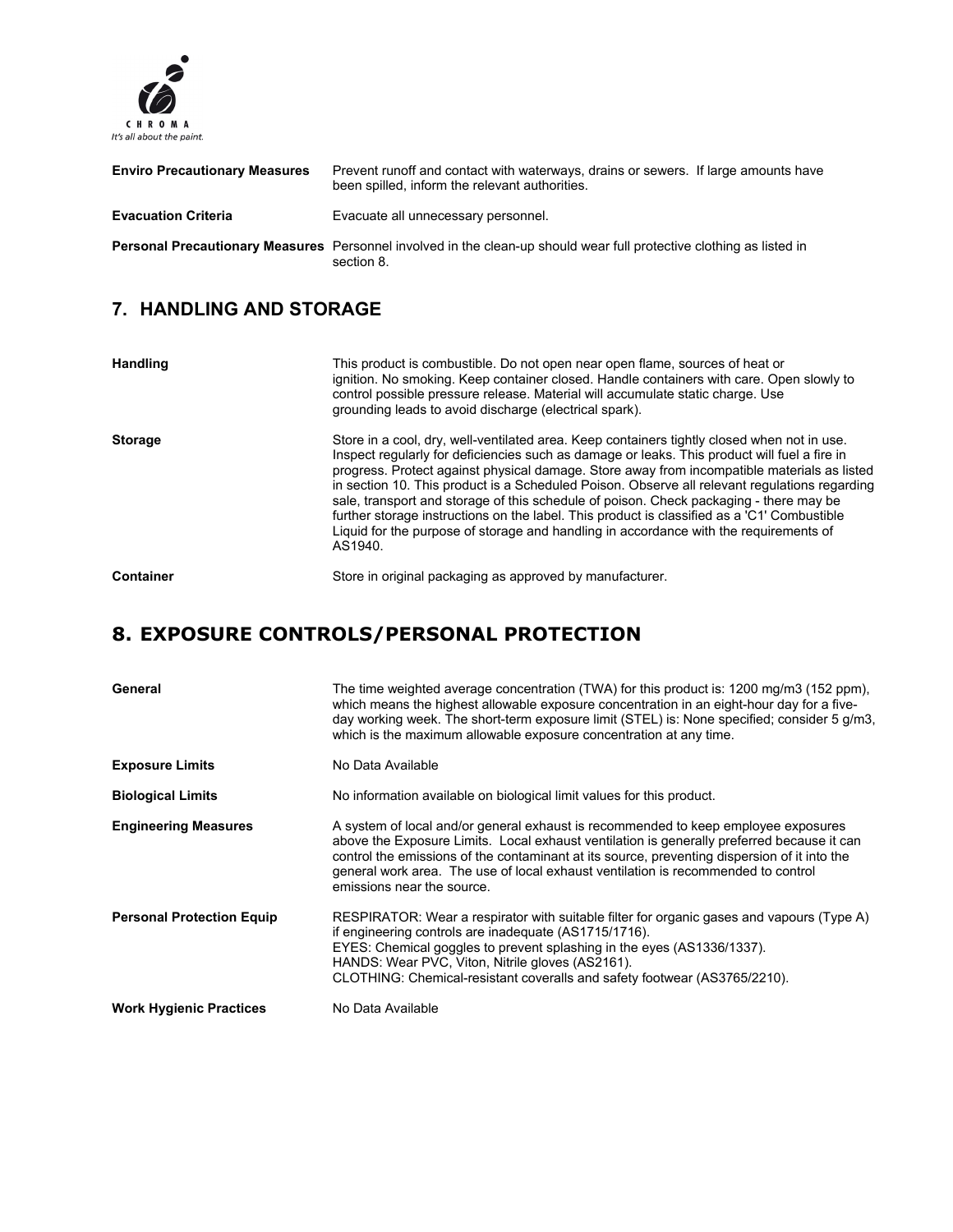

## **9. PHYSICAL AND CHEMICAL PROPERTIES**

| <b>Physical State Liquid</b>                    | Liquid                                 |
|-------------------------------------------------|----------------------------------------|
| Appearance                                      | Mobile Liquid                          |
| Odour                                           | No data                                |
| Colour                                          | Clear/Colourless                       |
| рH                                              | No Data Available                      |
| <b>Vapour Pressure</b>                          | 44 Pa (@ 20 °C)                        |
| <b>Relative Vapour Density</b>                  | 6.50 kPa                               |
| <b>Boiling Point</b>                            | 218 - 257 °C                           |
| <b>Melting Point</b>                            | No data available                      |
| <b>Freezing Point</b>                           | No Data Available                      |
| <b>Specific Gravity</b>                         | No Data Available                      |
| <b>Flash Point</b>                              | >94 °C                                 |
| <b>Auto Ignition Temp</b>                       | $>200$ °C                              |
| <b>Evaporation Rate</b>                         | No Data Available                      |
| <b>Bulk Density</b>                             | No Data Available                      |
| <b>Corrosion Rate</b>                           | No Data Available                      |
| <b>Decomposition Temperature</b>                | No Data Available                      |
| <b>Density</b>                                  | $0.791$ g/ml                           |
| <b>Specific Heat</b><br><b>Molecular Weight</b> | No Data Available<br>No Data Available |
| <b>Net Propellant Weight</b>                    | No Data Available                      |
| <b>Octanol Water Coefficient</b>                | No Data Available                      |
| <b>Particle Size</b>                            | No Data Available                      |
| <b>Partition Coefficient</b>                    | No Data Available                      |
| <b>Saturated Vapour Concentration</b>           | No Data Available                      |
| <b>Vapour Temperature</b>                       | 20 °C                                  |
| <b>Viscosity</b>                                | 3.57 cSt (@ 25 °C)                     |
| <b>Volatile Percent</b>                         | 100                                    |
| <b>VOC Volume</b>                               | No Data Available                      |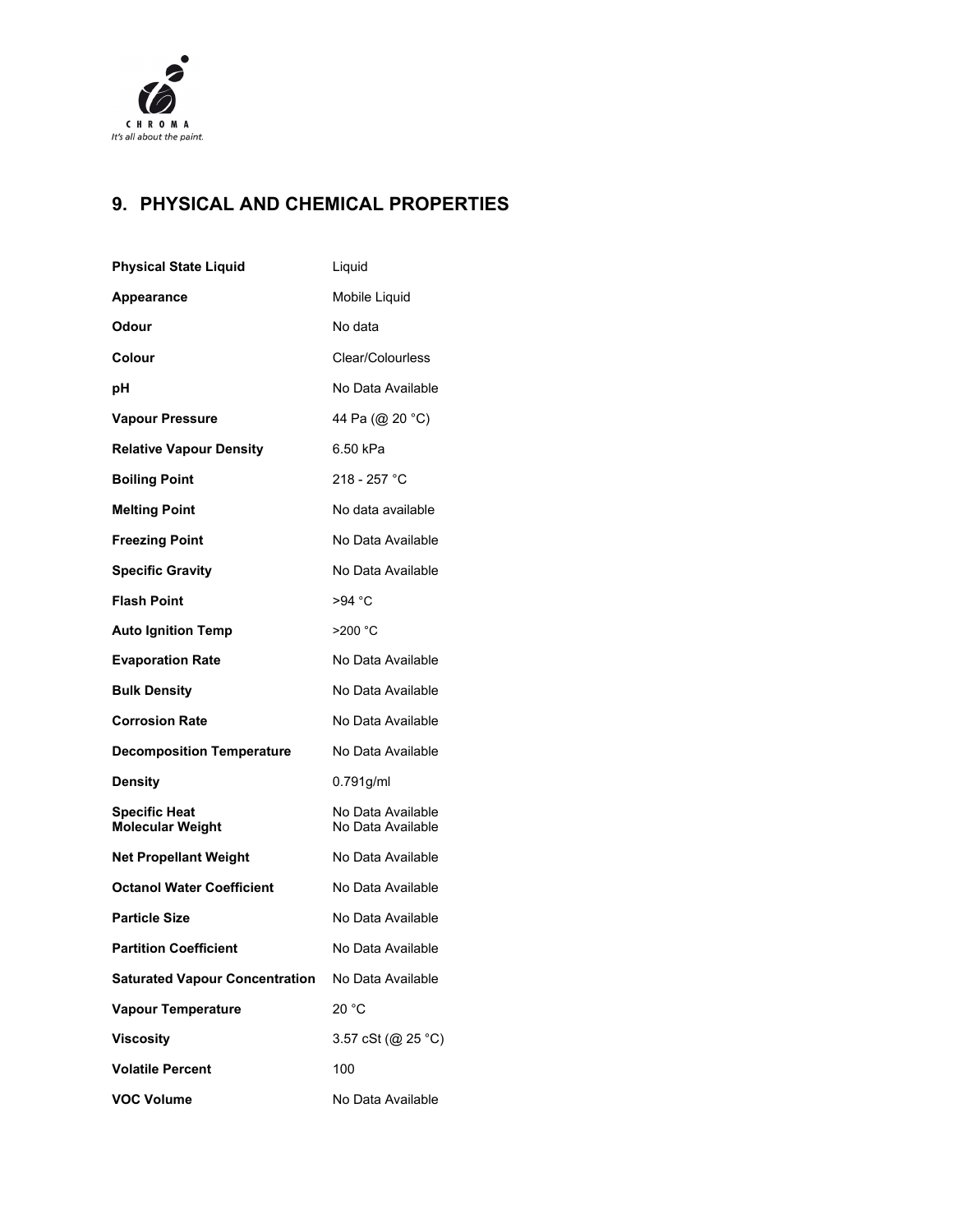

| <b>Additional Characteristics</b>                                      | No Data Available   |
|------------------------------------------------------------------------|---------------------|
| <b>Potential for Dust Explosion</b>                                    | Product is a liguid |
| <b>Fast or intensely burning</b><br><b>Characteristics</b>             | No Data Available   |
| <b>Flame Propagation or Burning</b><br><b>Rate of Solid Materials</b>  | No Data Available   |
| <b>Non-Flammables That Could</b><br><b>Contribute to Fire</b>          | No Data Available   |
| <b>Properties That May Initiate</b><br>Or Contribute to Fire Intensity | No Data Available   |
| <b>Reactions That Release Gases</b><br><b>Or Vapours</b>               | No Data Available   |
| Release of Invisible Flammable<br><b>Vapours &amp; Gases</b>           | No Data Available   |

#### **10. STABILITY AND REACTIVITY**

| <b>Chemical Stability</b>                         | Product is stable under normal conditions of use, storage and temperature.<br>Combustible liquid. This product is unlikely to react or decompose under normal<br>storage conditions. However, if you have any doubts, contact the supplier for advice<br>on shelf life properties. |
|---------------------------------------------------|------------------------------------------------------------------------------------------------------------------------------------------------------------------------------------------------------------------------------------------------------------------------------------|
| <b>Conditions to Avoid</b>                        | This product should be kept in a cool place, preferably below 30 Deg C. Keep<br>containers tightly closed. Containers should be kept dry. Keep containers and<br>surrounding areas well ventilated. Protect this product from light.                                               |
|                                                   | Avoid: Accumulation of electrostatic charges, Heating, Flames and hot surfaces.<br>Avoid contact with heat, sparks, flame or other ignition sources.                                                                                                                               |
| <b>Materials to Avoid</b>                         | Incompatible with strong acids, strong oxidising agents and sources of ignition.<br>Hazardous reactions:<br>Oxidizing agents, mineral acids, halogenated organic compounds                                                                                                         |
| <b>Hazardous Decomposition</b><br><b>Products</b> | Carbon monoxide, carbon dioxide, and other organic complexes on incomplete<br>burning and oxidation.                                                                                                                                                                               |
| <b>Hazardous Polymerisation</b>                   | This product will not undergo polymerisation reactions. There is little danger of a<br>violent reaction or explosion if significant quantities of this product are involved in<br>a fire.                                                                                          |

#### **11. TOXICOLOGICAL INFORMATION**

| <b>General Information</b> | May be fatal if swallowed and enters airway.                                           |
|----------------------------|----------------------------------------------------------------------------------------|
|                            | Oral LD50: $>$ 5000 mg/kg<br>Dermal TCLo: LC50 > 5000 mg/m3                            |
| Eye irritant               | The product causes irritation to eyes, but will not permanently damage the eye tissue. |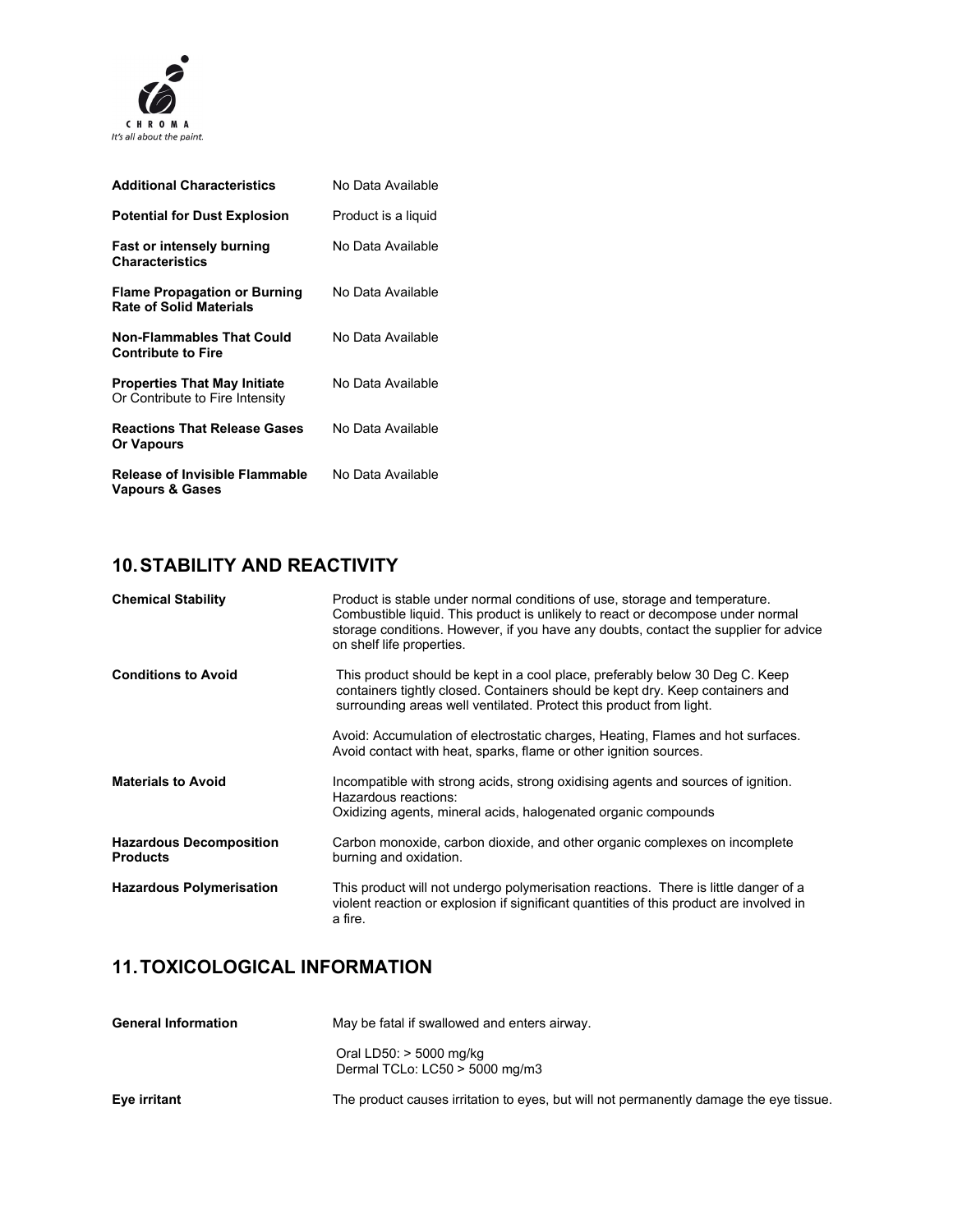

| Ingestion                  | Small amounts of liquid aspirated into the lungs during ingestion, or from vomiting,<br>may cause chemical pneumonitis, or pulmonary oedema. Ingesting large amounts of<br>this product will result in headaches, nausea, dizziness, and discomfort on swallowing. |
|----------------------------|--------------------------------------------------------------------------------------------------------------------------------------------------------------------------------------------------------------------------------------------------------------------|
| Inhalation                 | Inhalation of this product will yield mild discomfort in large quantities. Vapour<br>concentrations are irritating to nose and throat. Overexposure may be evident through<br>dizziness, nausea, headaches and other central nervous system effects.               |
| <b>Skin Irritant</b>       | This product is irritating to the skin with prolonged exposure. It may result in dryness and<br>cracking.                                                                                                                                                          |
| <b>Carcinogen Category</b> | No Data Available                                                                                                                                                                                                                                                  |

## **12. ECOLOGICAL INFORMATION**

| <b>Ecotoxicity</b>               | Fish Toxicity (rainbow trout, goldfish, bluegill):<br>LC50(96hr): Based on data for a similar component or preparation, this product is<br>expected to be toxic to aquatic organisms.                             |
|----------------------------------|-------------------------------------------------------------------------------------------------------------------------------------------------------------------------------------------------------------------|
| <b>Persistence/Degradability</b> | This product will evaporate and commence degradation on exposure to light and air.                                                                                                                                |
| <b>Mobility</b>                  | This product is highly volatile and will rapidly evaporate to the air if released into the<br>water.                                                                                                              |
| <b>Environmental Fate</b>        | Avoid contaminating waterways, drains and sewers                                                                                                                                                                  |
| <b>Bioaccumulation Potential</b> | Bio accumulative potential: Fish Toxicity (rainbow trout, goldfish, bluegill):<br>LC50(96hr): Based on data for a similar component or preparation, this product is<br>expected to be toxic to aquatic organisms. |
| <b>Environmental Impact</b>      | No Data Available                                                                                                                                                                                                 |

#### **13. DISPOSAL CONSIDERATIONS**

| <b>General Information</b>               | Dispose of in accordance with all local, state and federal regulations. All empty<br>packaging should be disposed of in accordance with the Local, State and Federal<br>Regulations or recycled/reconditioned at an approved facility.                                                                                                                                                                                                |
|------------------------------------------|---------------------------------------------------------------------------------------------------------------------------------------------------------------------------------------------------------------------------------------------------------------------------------------------------------------------------------------------------------------------------------------------------------------------------------------|
| <b>Special Precautions for Land Fill</b> | Contact a specialist disposal company or the local waste regulator for advice. This<br>product may be recycled if unused, or if it has not be contaminated so as to make it<br>unsuitable for its intended use. If it has been contaminated, it may be possible to<br>reclaim the product by filtration, distillation or some other means. If neither of these<br>options is suitable, consider controlled incineration, or landfill. |

# **14. TRANSPORT INFORMATION**

| <b>Land Transport (Australia)</b><br>ADG Code |                                                                                  |
|-----------------------------------------------|----------------------------------------------------------------------------------|
| <b>Proper Shipping Name</b>                   | <b>ISOPAR M</b>                                                                  |
| <b>Class</b>                                  | C12 Combustible Liquids – Flash Point > 93°C, Closed Cup, Not Excluded Flammable |
| <b>Subsidiary Risk(s)</b>                     | No Data Available<br>No Data Available                                           |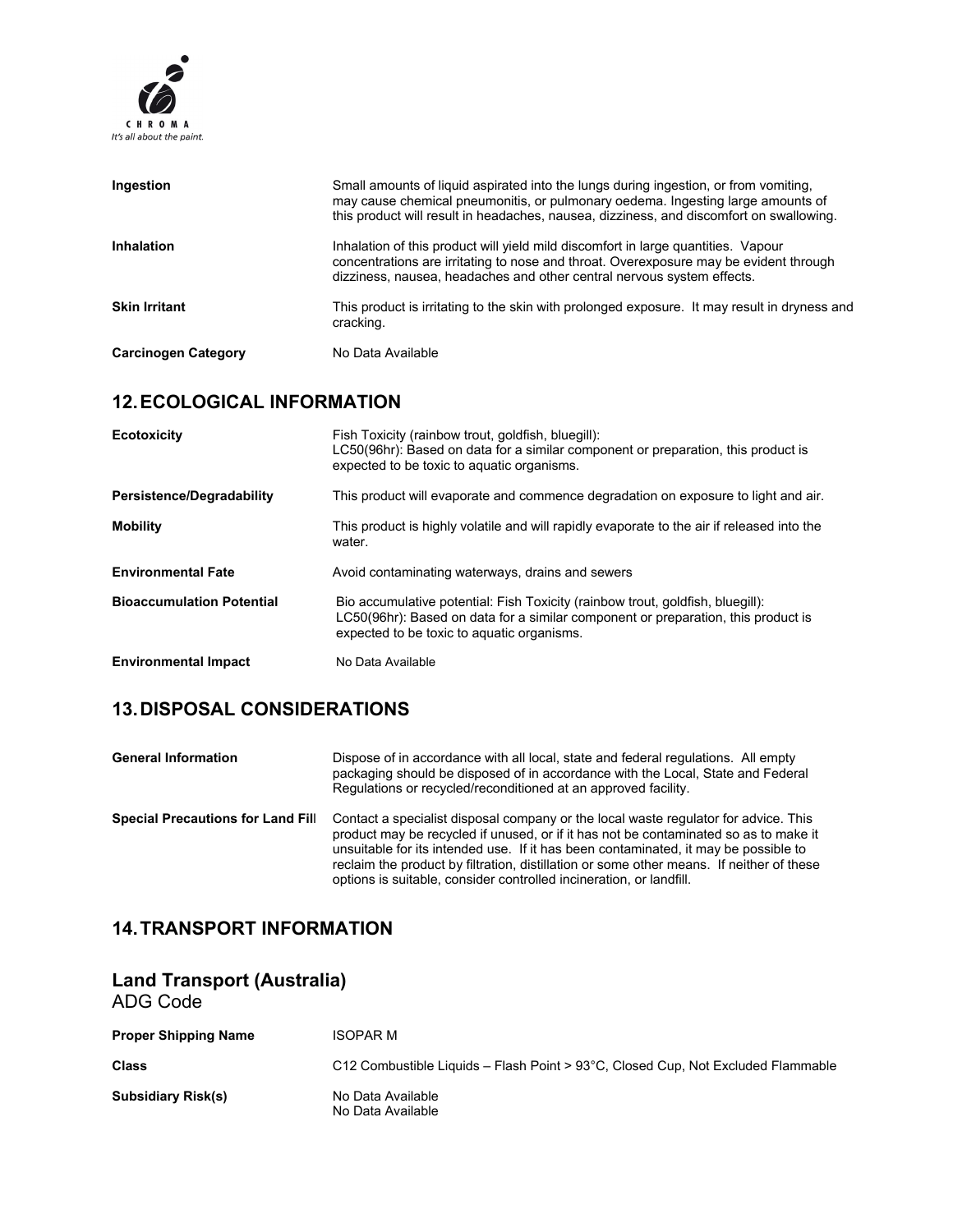

| <b>UN Number</b>         | No Data Available |
|--------------------------|-------------------|
| <b>Hazchem</b>           | No Data Available |
| <b>Pack Group</b>        | No Data Available |
| <b>Special Provision</b> | No Data Available |

# **Land Transport (Malaysia)**

ADR

| <b>Proper Shipping Name</b> | <b>ISOPAR M</b>                        |
|-----------------------------|----------------------------------------|
| Class                       | No Data Available                      |
| <b>Subsidiary Risk(s)</b>   | No Data Available<br>No Data Available |
| <b>UN Number</b>            | No Data Available                      |
| <b>Hazchem</b>              | No Data Available                      |
| <b>Pack Group</b>           | No Data Available                      |
| <b>Special Provision</b>    | No Data Available                      |

#### **Land Transport (New Zealand)**  NZS5433

| <b>Proper Shipping Name</b> | ISOPAR M                               |
|-----------------------------|----------------------------------------|
| Class                       | No Data Available                      |
| <b>Subsidiary Risk(s)</b>   | No Data Available<br>No Data Available |
| <b>UN Number</b>            | No Data Available                      |
| Hazchem                     | No Data Available                      |
| <b>Pack Group</b>           | No Data Available                      |
| <b>Special Provision</b>    | No Data Available                      |

#### **Land Transport (United States of America)**  US DOT

| <b>Proper Shipping Name</b> | <b>ISOPAR M</b>   |
|-----------------------------|-------------------|
| <b>Class</b>                | No Data Available |
| <b>Subsidiary Risk(s)</b>   | No Data Available |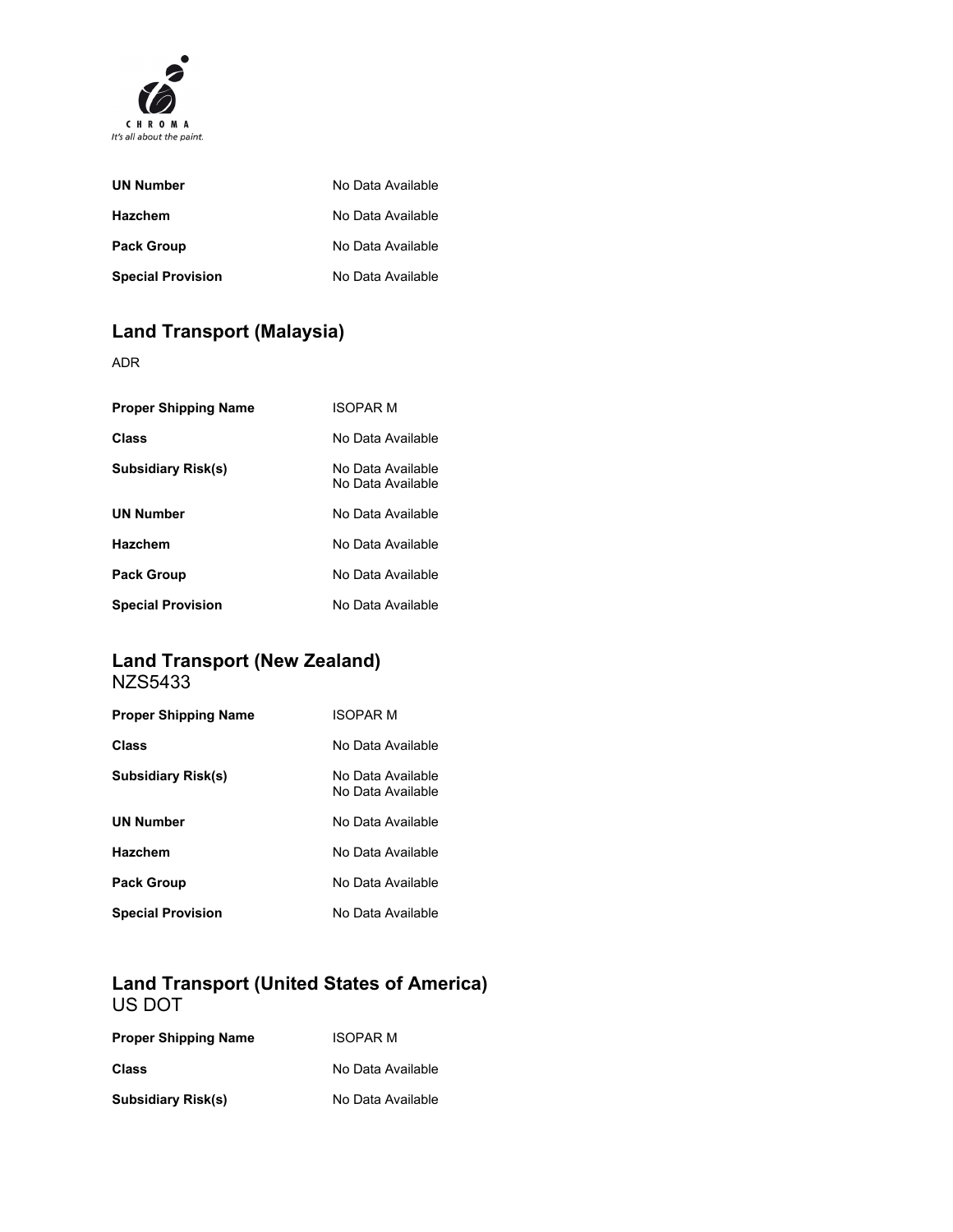

|                          | No Data Available |
|--------------------------|-------------------|
| <b>UN Number</b>         | No Data Available |
| <b>Hazchem</b>           | No Data Available |
| <b>Pack Group</b>        | No Data Available |
| <b>Special Provision</b> | No Data Available |

#### **Sea Transport**

| <b>IMDG Code</b>            |                                        |
|-----------------------------|----------------------------------------|
| <b>Proper Shipping Name</b> | <b>ISOPAR M</b>                        |
| Class                       | No Data Available                      |
| <b>Subsidiary Risk(s)</b>   | No Data Available<br>No Data Available |
| <b>UN Number</b>            | No Data Available                      |
| <b>Hazchem</b>              | No Data Available                      |
| <b>Pack Group</b>           | No Data Available                      |
| <b>Special Provision</b>    | No Data Available                      |
| <b>EMS</b>                  | No Data Available                      |
| <b>Marine Pollutant</b>     | No                                     |

#### **Air Transport**  IATA DGR

| <b>Proper Shipping Name</b> | <b>ISOPAR M</b>                        |
|-----------------------------|----------------------------------------|
| Class                       | No Data Available                      |
| Subsidiary Risk(s)          | No Data Available<br>No Data Available |
| <b>UN Number</b>            | No Data Available                      |
| <b>Hazchem</b>              | No Data Available                      |
| <b>Pack Group</b>           | No Data Available                      |
| <b>Special Provision</b>    | No Data Available                      |

#### **National Transport Commission (Australia)**

Australian Code for the Transport of Dangerous Goods by Road & Rail (ADG Code)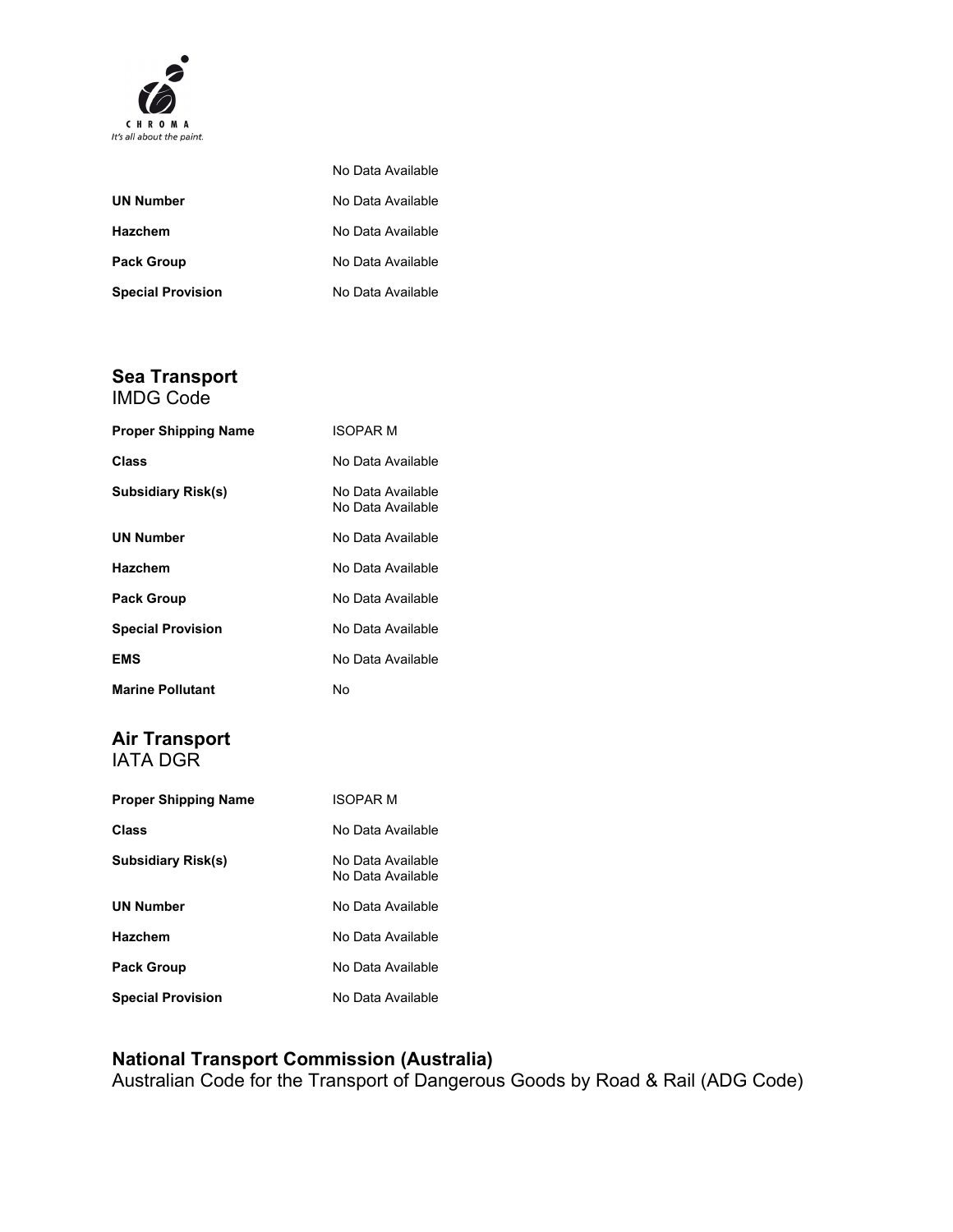

| <b>Dangerous Goods Classification</b> | NOT Dangerous Goods according to the criteria of the Australian Code for the<br>Transport of Dangerous Goods by Road and Rail (ADG Code) |
|---------------------------------------|------------------------------------------------------------------------------------------------------------------------------------------|
| <b>15. REGULATORY INFORMATION</b>     |                                                                                                                                          |

| <b>General Information</b>     | No Data Available |
|--------------------------------|-------------------|
| <b>Poisons Schedule (Aust)</b> |                   |

#### **Environmental Protection Authority (New Zealand)**

Hazardous Substances and New Organisms Amendment Act 2015

| Not Assessed |
|--------------|
|              |

# **National/Regional Inventories**

| Australia (AICS)                                 | Listed                |
|--------------------------------------------------|-----------------------|
| Canada (DSL)                                     | <b>Not Determined</b> |
| Canada (NDSL)                                    | Not Determined        |
| China (IECSC)                                    | Not Determined        |
| Europe (EINECS)                                  | Not Determined        |
| Europe (REACh)                                   | Not Determined        |
| Japan (ENCS/METI)                                | Not Determined        |
| Korea (KECI)                                     | Not Determined        |
| Malaysia (EHS Register)                          | Not Determined        |
| New Zealand (NZloC)                              | Not Determined        |
| Philippines (PICCS)                              | Not Determined        |
| Switzerland (Giftlise 1)                         | Not Determined        |
| Switzerland (Inventory of Notified<br>Substances | Not Determined        |
| Taiwan (NCSR)                                    | Not Determined        |
| USA (TSCA)                                       | Not Determined        |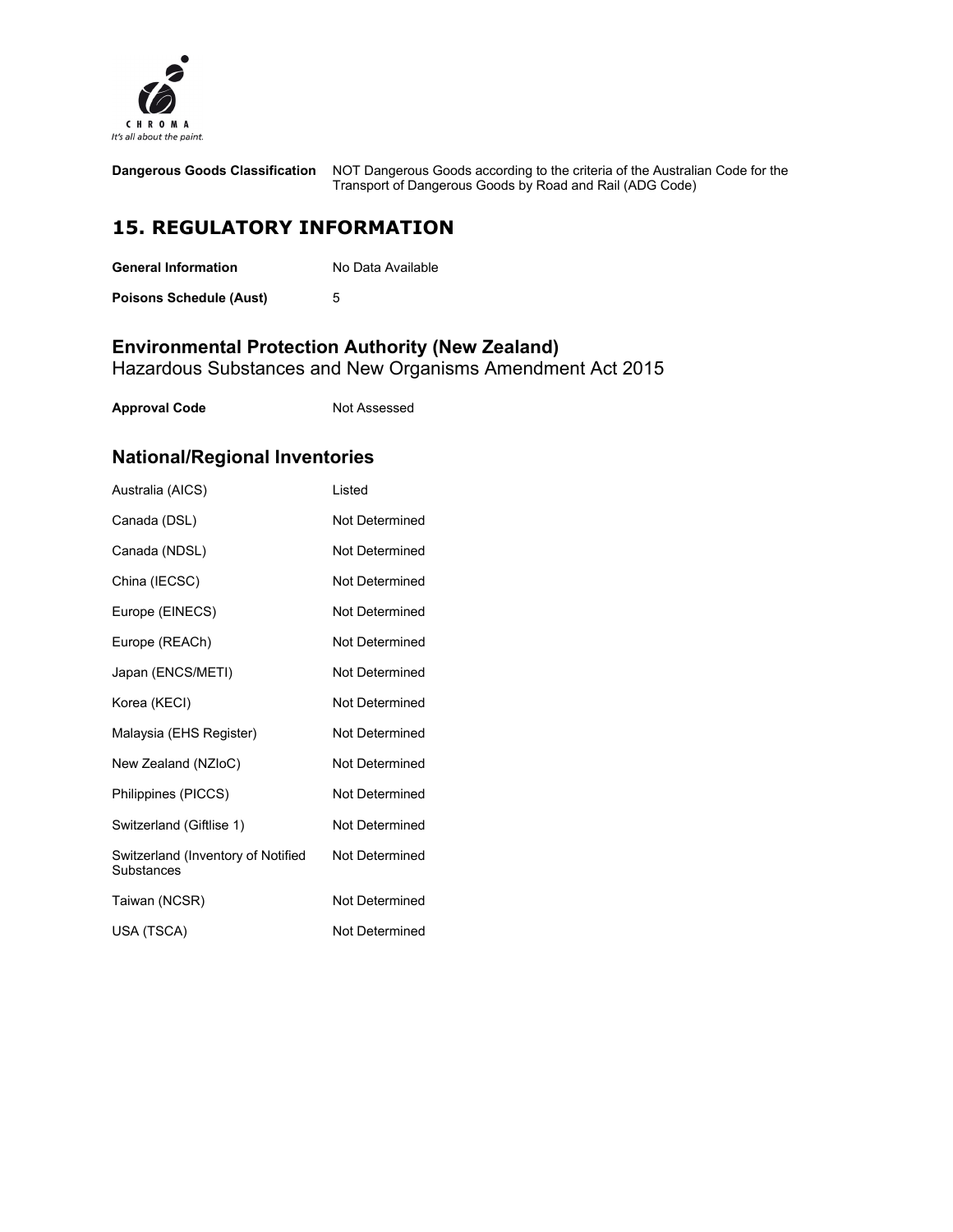

### **16. OTHER INFORMATION**

| <b>Revision</b>         |                                                                                                                                                                                                                                                                                                                                                                                                                                                                                                                                                                                                                                                                                                                                                                                                                                                                                                                                                                                                                                                                                                                                                                                                                                                                                                                                                                                                                                                                                                                                                                                                                                                                                                                                                                                                                                                                                                                                                                                                                                                                                                                          |
|-------------------------|--------------------------------------------------------------------------------------------------------------------------------------------------------------------------------------------------------------------------------------------------------------------------------------------------------------------------------------------------------------------------------------------------------------------------------------------------------------------------------------------------------------------------------------------------------------------------------------------------------------------------------------------------------------------------------------------------------------------------------------------------------------------------------------------------------------------------------------------------------------------------------------------------------------------------------------------------------------------------------------------------------------------------------------------------------------------------------------------------------------------------------------------------------------------------------------------------------------------------------------------------------------------------------------------------------------------------------------------------------------------------------------------------------------------------------------------------------------------------------------------------------------------------------------------------------------------------------------------------------------------------------------------------------------------------------------------------------------------------------------------------------------------------------------------------------------------------------------------------------------------------------------------------------------------------------------------------------------------------------------------------------------------------------------------------------------------------------------------------------------------------|
| <b>Revision Date</b>    | 19th December 2018                                                                                                                                                                                                                                                                                                                                                                                                                                                                                                                                                                                                                                                                                                                                                                                                                                                                                                                                                                                                                                                                                                                                                                                                                                                                                                                                                                                                                                                                                                                                                                                                                                                                                                                                                                                                                                                                                                                                                                                                                                                                                                       |
| <b>Reason for Issue</b> | update mSDS                                                                                                                                                                                                                                                                                                                                                                                                                                                                                                                                                                                                                                                                                                                                                                                                                                                                                                                                                                                                                                                                                                                                                                                                                                                                                                                                                                                                                                                                                                                                                                                                                                                                                                                                                                                                                                                                                                                                                                                                                                                                                                              |
| Key/Legend              | < Less than                                                                                                                                                                                                                                                                                                                                                                                                                                                                                                                                                                                                                                                                                                                                                                                                                                                                                                                                                                                                                                                                                                                                                                                                                                                                                                                                                                                                                                                                                                                                                                                                                                                                                                                                                                                                                                                                                                                                                                                                                                                                                                              |
|                         | >Greater than                                                                                                                                                                                                                                                                                                                                                                                                                                                                                                                                                                                                                                                                                                                                                                                                                                                                                                                                                                                                                                                                                                                                                                                                                                                                                                                                                                                                                                                                                                                                                                                                                                                                                                                                                                                                                                                                                                                                                                                                                                                                                                            |
|                         | <b>AICS</b> Australian Inventory of Chemical Substances<br>atm Atmosphere<br><b>CAS</b> Chemical Abstracts Service (Registry Number)<br><b>cm<sup>2</sup></b> Square Centimetres<br><b>CO2</b> Carbon Dioxide<br><b>COD</b> Chemical Oxygen Demand<br>deg C (°C) Degrees Celsius<br>EPA (New Zealand) Environmental Protection Authority of New Zealand<br>deg F (°F) Degrees Fahrenheit<br>g Grams<br>g/cm <sup>3</sup> Grams per Cubic Centimetre<br>g/I Grams per Litre<br><b>HSNO</b> Hazardous Substance and New Organism<br><b>IDLH</b> Immediately Dangerous to Life and Health<br><b>immiscible</b> Liquids are insoluble in each other.<br>inHg Inch of Mercury<br><b>inH2O</b> Inch of Water<br><b>K</b> Kelvin<br>kg Kilogram<br>kg/m <sup>3</sup> Kilograms per Cubic Metre<br><b>Ib</b> Pound<br><b>LC50</b> LC stands for lethal concentration. LC50 is the concentration of a material in air<br>which causes the death of 50% (one half) of a group of test animals. The material is<br>inhaled over a set period of time, usually 1 or 4 hours.<br><b>LD50LD</b> stands for Lethal Dose. LD50 is the amount of a material, given all at once,<br>which causes the death of 50%<br>(one half) of a group of test animals.<br><b>Itr</b> or L Litre<br>m <sup>3</sup> Cubic Metre<br>mbar Millibar<br>mg Milligram<br>mg/24H Milligrams per 24 Hours<br>mg/kg Milligrams per Kilogram<br>mg/m <sup>3</sup> Milligrams per Cubic Metre<br>Misc or Miscible Liquids form one homogeneous liquid phase regardless of the<br>amount of either component present.<br>mm Millimetre<br><b>mmH2O</b> Millimetres of Water<br>mPa.s Millipascals per Second<br><b>N/A Not Applicable</b><br><b>NIOSH</b> National Institute for Occupational Safety and Health<br><b>NOHSC</b> National Occupational Heath and Safety Commission<br><b>OECD</b> Organisation for Economic Co-operation and Development<br><b>Oz</b> Ounce<br>PEL Permissible Exposure Limit<br><b>Pa</b> Pascal<br>ppb Parts per Billion<br>ppm Parts per Million<br>ppm/2h Parts per Million per 2 Hours<br>ppm/6h Parts per Million per 6 Hours |